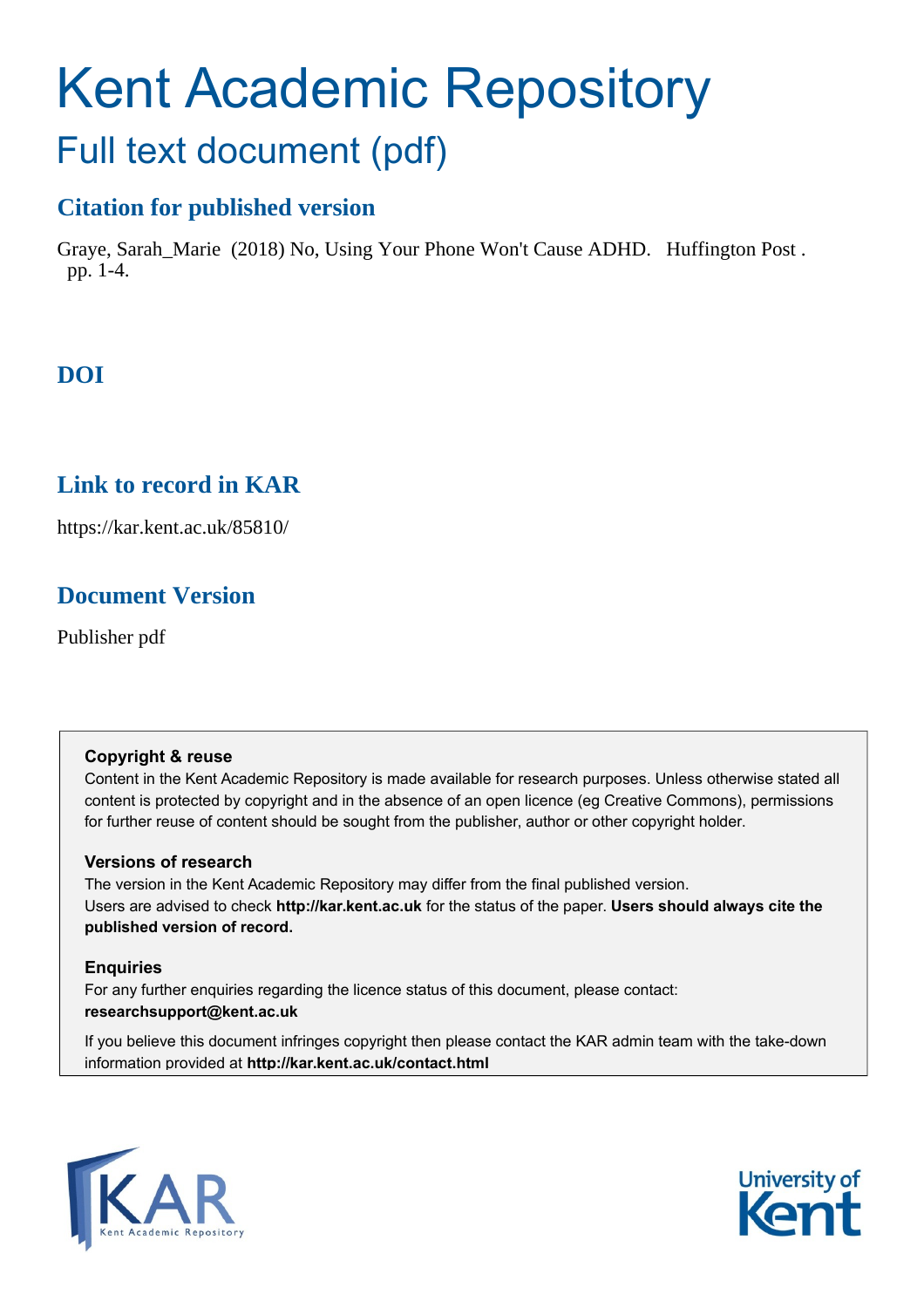#### $\mathcal{L}$ л

**[LIFE](https://www.huffingtonpost.co.uk/lifestyle/)**

# **No, Using Your Phone Won't Cause ADHD**

*A study ignores the differences between causation and correlation*

#### **By Sarah Marie [Graye](https://www.huffingtonpost.co.uk/author/sarah-marie-graye)**

Indie-published novelist exploring her adult diagnosis of ADHD both in her novels and in life

20/07/2018 08:59am BST

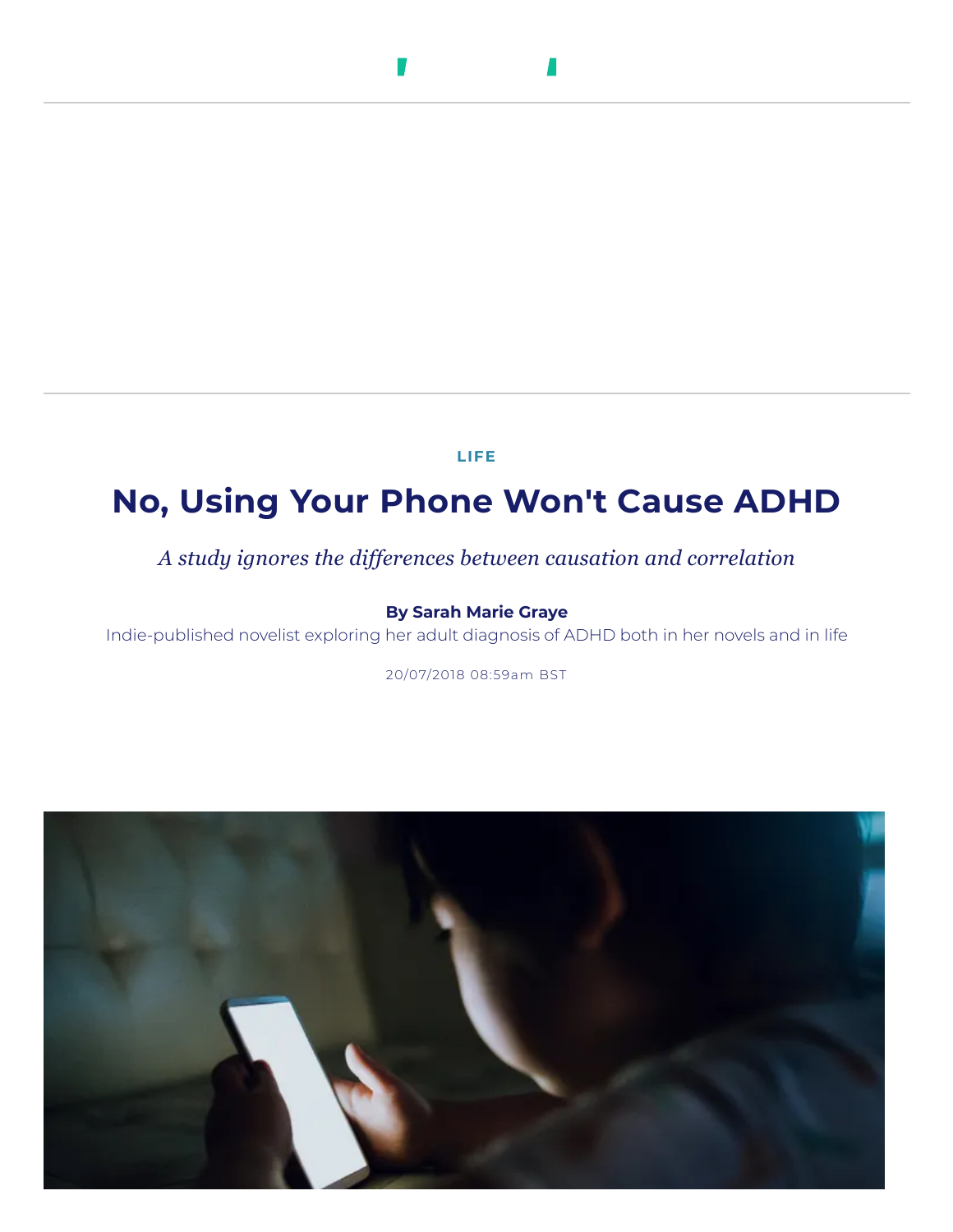

D3SIGN VIA GETTY IMAGES

[TIME reports](http://time.com/5341707/screen-use-adhd-study/) that teens who are constantly on their phones may be at risk of ADHD. But their headline ignores the differences between causation and correlation. Blink and you miss it, but at the start of the second paragraph, the TIME article admits the research "could not prove causation". And this is everything.

With cause and effect, one action directly causes another. Without this, they are merely two things that appear to happen at the same time. [Like murder and ice cream.](https://www.lifehack.org/624604/the-most-common-bias-people-have-that-leads-to-wrong-decisions) Murder rates in the US rise at the same as ice cream sales. Does ice cream cause people to commit murder? No, the relationship between the two is a statistical coincidence – more likely to be based on both increasing in good weather (but even this can't be scientifically proven).

Go and have a look at [the research published in JAMA](https://jamanetwork.com/journals/jama/article-abstract/2687861) that TIME is referring to, and you'll see the findings are simply an "association" between ADHD and phone use. So what does association mean?

Well, it could be purely coincidental – as with homicides and frozen desserts. Or it could mean that increased phone use leads teens to exhibit symptoms similar to ADHD but not to the level that would result in a diagnosis. Or it could mean those who have undiagnosed ADHD spend more time on their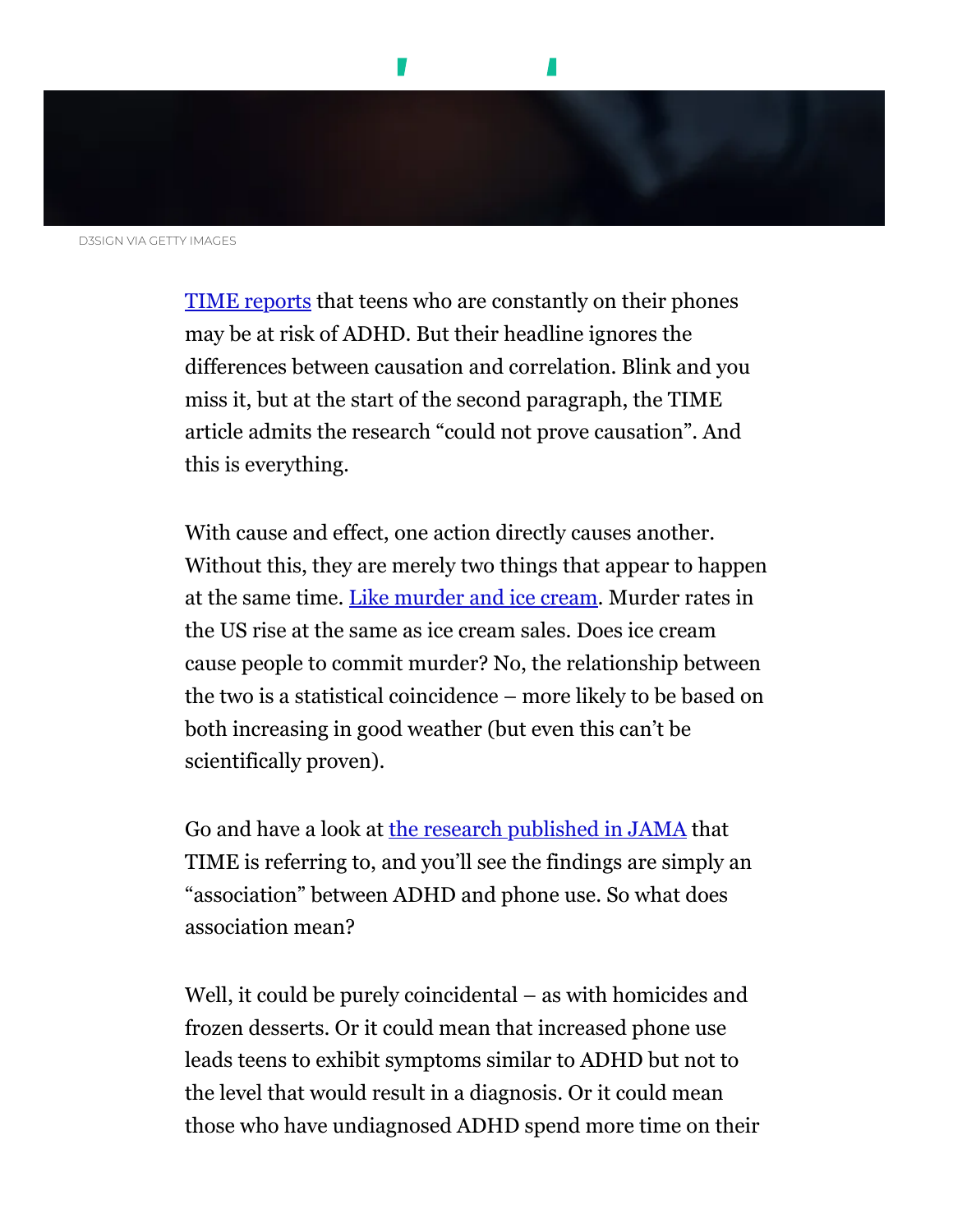the other way round.

And this lack of causation is something TIME discusses, but only after its hyperbolic headline has done the damage. And what it doesn't cover is that it could all mean absolutely nothing.

phones than others – t[he ADHD driving](https://www.huffingtonpost.co.uk/) the phone usage, not

The study asked those taking part to "self-report" any increase in symptoms. Self-reporting is known to produce confirmation bias in its subjects. If you are told an activity might make you less attentive, you look specifically for that inattentiveness. And if you're looking, you're more likely to find it – even if it's not there.

Also, the subjects were teenagers. They're at an age known to be susceptible to peer pressure. If they believe they are meant to experience an increase in such symptoms, they might report them even if they don't. Or it may be eagerness to please. They think that's what the researchers want to hear, so they report it to make them happy.

So what does the research paper itself say?

It finds a "modest association between higher frequency of digital media use and subsequent symptoms of ADHD". But most importantly, it states that "further research is needed to determine whether this association is causal".

Until further research is carried out and causation is found between digital media usage and ADHD, it's safe to say using your phone is as likely to give you ADHD as it is to give you cancer.